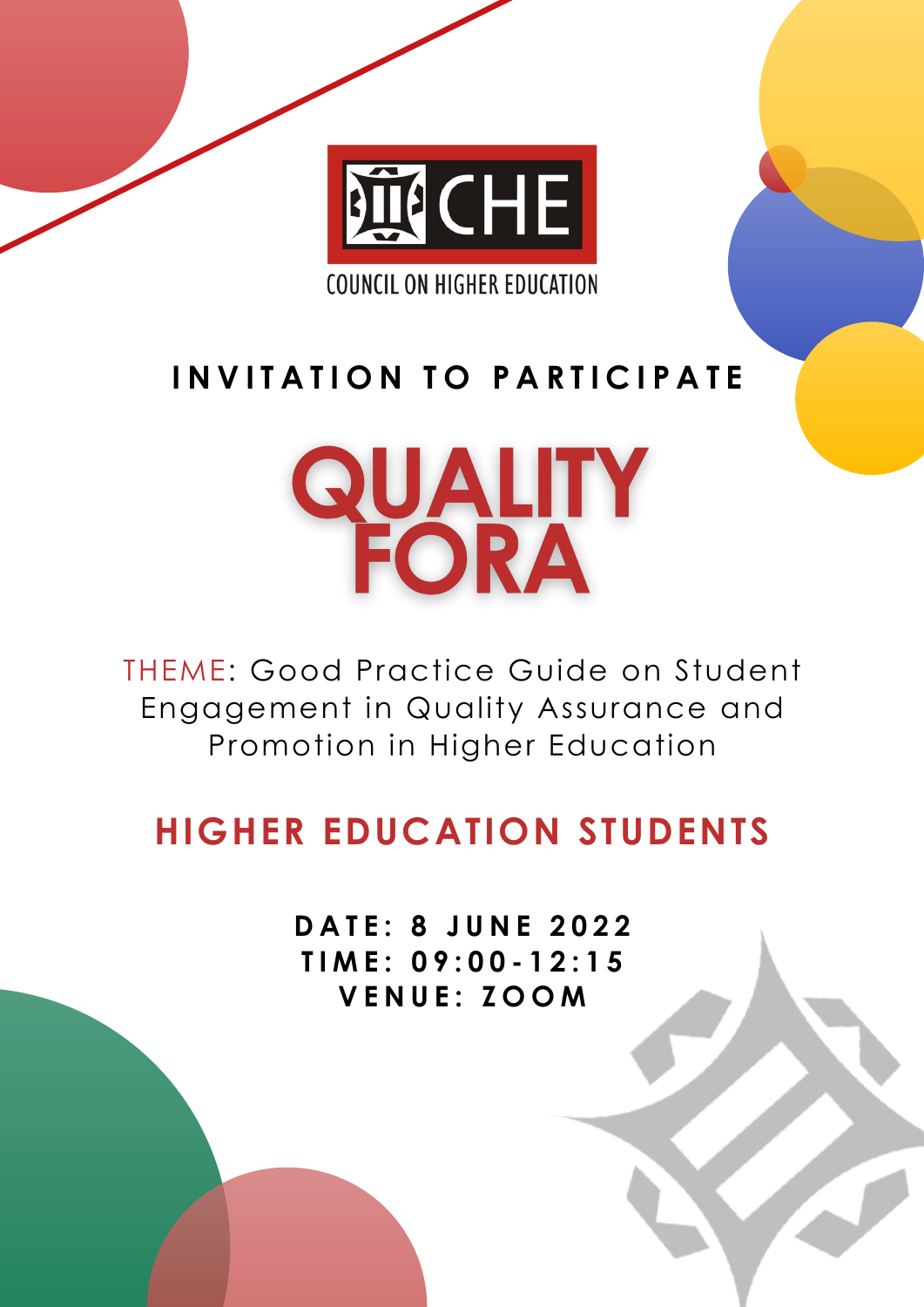# **QUALITY**<br>FORA

The Council on Higher Education (CHE) is an independent statutory body established by the Higher Education Act No. 101 of 1997, as amended. The core functions of the CHE as provided by the Higher Education Act, include promoting quality and quality assurance in higher education through its permanent sub-committee, the Higher Education Quality Committee (HEQC), monitoring the state of higher education and publishing information of developments pertaining to higher education, and advising the Minister responsible for higher education and training on any issues pertaining to higher education.

The CHE is also governed by the National Qualifications Framework (NQF) Act No. 67 of 2008, as amended, which declared it the Quality Council for Higher Education. The NQF Act mandates the CHE to develop and implement policy for quality assurance, ensure the integrity and credibility of quality assurance, ensure that such quality assurance as is necessary for the sub-framework is undertaken, and to conduct or commission and publish research on issues of importance to the development and implementation of the sub-framework.

Student engagement in quality assurance and promotion is one

area that the CHE has been constantly monitoring over the years. This is in accordance with the provisions of the Higher Education Act No. 101 of 1997, as amended. Two colloquia and a conference organised by the CHE and held in 2019 and 2020 respectively, debated the various challenges regarding student engagement in quality assurance and promotion in higher education institutions. One such major challenge is the lack of a framework on involving students in the quality assurance and promotion processes.

The aim of the Quality Fora is to provide a platform for higher education students to engage each other on good practices regarding student engagement in quality assurance and promotion in higher education.

It is this need for a guide on the practical aspects of engaging students in quality assurance and promotion processes that has given impetus to the CHE to develop 'A Good Practice Guide on Student Engagement in Quality Assurance and Promotion in Higher Education'.